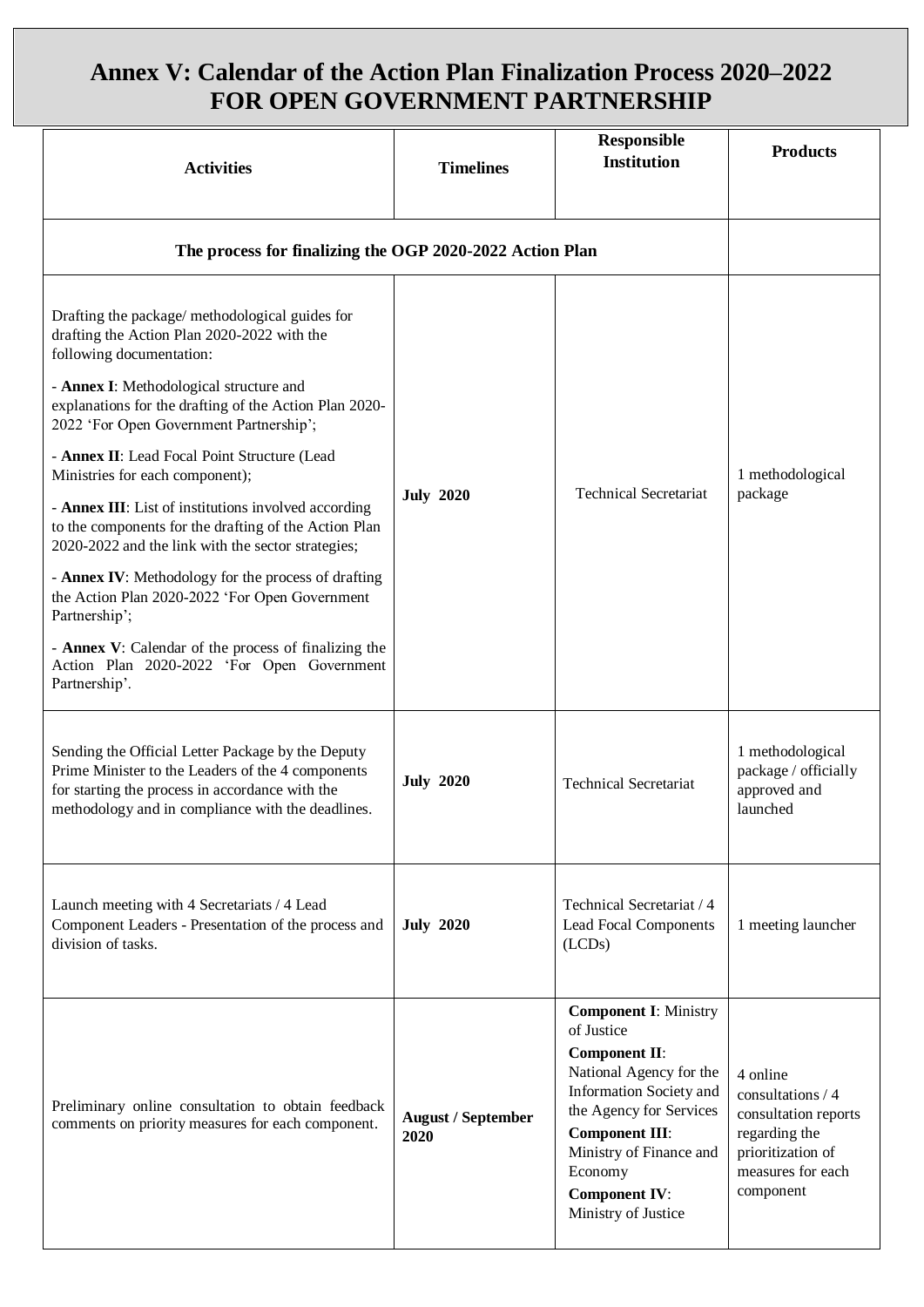| Sector Steering Committee (SCC) Meetings:<br><b>Component I</b><br>SCC meetings will be held together with civil society<br>in accordance with the procedures to be followed by<br>the Steering Committee:<br>- Preparation of the chapter on Policy Goals and<br>specific Objectives of the Action Plan 2020-2022 for<br>the respective components;<br>- Preparation of the chapter on Priority Measures for<br>the implementation of the Action Plan 2020-2022 for<br>the respective component;<br>- Preparation of costing and budgeting of the<br>respective component;<br>- Consolidation of the Action Plan Component. | September / October<br>2020<br>(co-creation of the<br><b>Action Plan by the</b><br>structures together<br>with the civil society) | <b>Lead Focal Components</b><br>(LFC): Ministry of<br>Justice / Secretariat of<br>the Steering Committee<br>for Justice Reform | 2 Steering<br>Committees together<br>with civil society to<br>consolidate the<br>Component (the<br>committee will need<br>to maintain a<br>database of each<br>procedure in<br>accordance with the<br>protocol) |
|------------------------------------------------------------------------------------------------------------------------------------------------------------------------------------------------------------------------------------------------------------------------------------------------------------------------------------------------------------------------------------------------------------------------------------------------------------------------------------------------------------------------------------------------------------------------------------------------------------------------------|-----------------------------------------------------------------------------------------------------------------------------------|--------------------------------------------------------------------------------------------------------------------------------|-----------------------------------------------------------------------------------------------------------------------------------------------------------------------------------------------------------------|
| <b>Thematic Group Meetings: Component II</b><br>Thematic Group Meetings will be held in conjunction<br>with civil society in accordance with the procedures as<br>follows:<br>- Preparation of the chapter on Policy Goals and<br>specific Objectives of the Action Plan 2020-2022 for<br>the respective component;<br>- Preparation of the chapter on Priority Measures for<br>the implementation of the Action Plan 2020-2022 for<br>the respective component;<br>- Preparation of costing and budgeting of the<br>respective component;<br>- Consolidation of the Action Plan Component.                                  | September / October<br>2020<br>(co-creation of the<br><b>Action Plan by the</b><br>structures together<br>with the civil society) | LFC: Thematic Group<br>on E-government<br>LFC: Thematic Group<br>on services                                                   | 4 Thematic Groups<br>together with civil<br>society to consolidate<br>the Component (the<br>committee will need<br>to maintain a<br>database of each<br>procedure in<br>accordance with the<br>protocol)        |
| <b>SCC Meetings: Component III</b><br>SCC Meetings will be held in conjunction with civil<br>society in accordance with procedures to be followed<br>by the Steering Committee:<br>- Preparation of the chapter on Policy Goals and<br>specific Objectives of the Action Plan 2020-2022 for<br>the respective component;<br>- Preparation of the chapter on Priority Measures for<br>the implementation of the Action Plan 2020-2022 for<br>the respective component;<br>- Preparation of costing and budgeting of the<br>respective component;<br>- Consolidation of the Action Plan Component.                             | September / October<br>2020<br>(co-creation of the<br><b>Action Plan by the</b><br>structures together<br>with the civil society) | LFC: Ministry of<br>Finance and Economy/<br>Secretariat of the<br>Steering Committee for<br><b>Public Finance</b>              | 2 Steering<br>Committees together<br>with civil society to<br>consolidate the<br>Component (the<br>committee will need<br>to maintain a<br>database of each<br>procedure in<br>accordance with the<br>protocol) |
| <b>GT / KDS Meetings: Component IV</b><br>GT / KDS Meetings will be held jointly with civil<br>society in accordance with the procedures to be<br>followed by the Steering Committee:<br>- Preparation of the chapter on Policy Goals and<br>specific Objectives of the Action Plan 2020-2022 for<br>the respective component;                                                                                                                                                                                                                                                                                               | September / October<br>2020<br>(co-creation of the<br><b>Action Plan by the</b>                                                   | LFC: Ministry of Justice<br>/ GT Secretariat / Anti-<br><b>Corruption Steering</b><br>Committee                                | 2 GT / Steering<br>Committees together<br>with civil society to<br>consolidate the<br>Component (the<br>committee will need<br>to maintain a                                                                    |